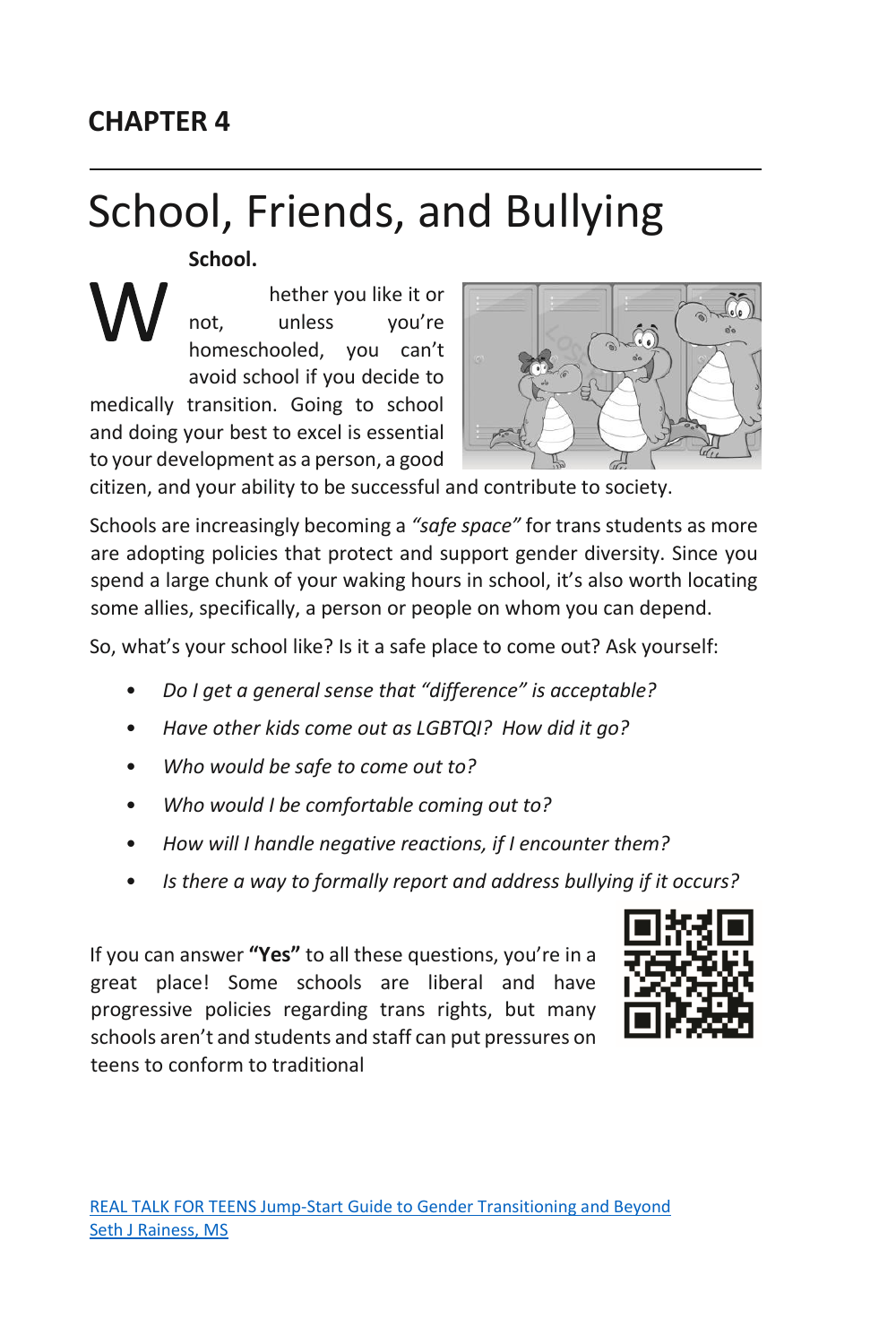notions of "woman" and "man." While you can still come out in a setting like this, remember that your number one priority is *your* safety. It could be that your safest option is to come out after you finish high school. It's not that you shouldn't live your life openly and proudly as whom you are, but you should be aware that some school situations are not so black and white. Simply surviving until you can graduate may be the only right choice you can make at this moment in your transition. However, if you feel safe, then I suggest rehearsing a few lines that you can say when someone outs or attempts to out you. This way you are prepared with a thoughtful response when it happens. Outing is a form of bullying. If they are mean, the idea is to defuse them by being nice.

Coming out may occupy so much of your mind for a while that you can forget why you're in school: to learn knowledge and build academic and social skills. The sooner you find a safe haven in your school environment, the quicker you can refocus your energies on school, which will also help you feel balanced and emotionally stable. You may feel like coming out has thrown everything around you into chaos, so it's probably in your best interest to wait out the high emotions and drama.

# **Coming out at school: thinking it through.**

Change never happens if someone isn't the "first" to do something new. Some trans students feel comfortable and capable of taking on harassment or rejection to make a statement about their right to transition. Other students attend a school where being trans would hardly cause a ripple. We naturally pick up on the "temperature" of our environments simply by observing how *"difference"* is treated—not just in regards to gender, but other identities also, like sexual orientation, race, ethnicity, religion, nationality, language, and more.

While you can never be 100% sure of people's responses before you come out, if you feel like it's time to start telling people at school, the first step is the same as coming out to your family: *Plan ahead*.

#### **Testing the waters.**

Before you announce that you're trans to other students try to gauge their responses using some strategies like mentioning a trans news story or television character in conversation to check out people's reactions. If you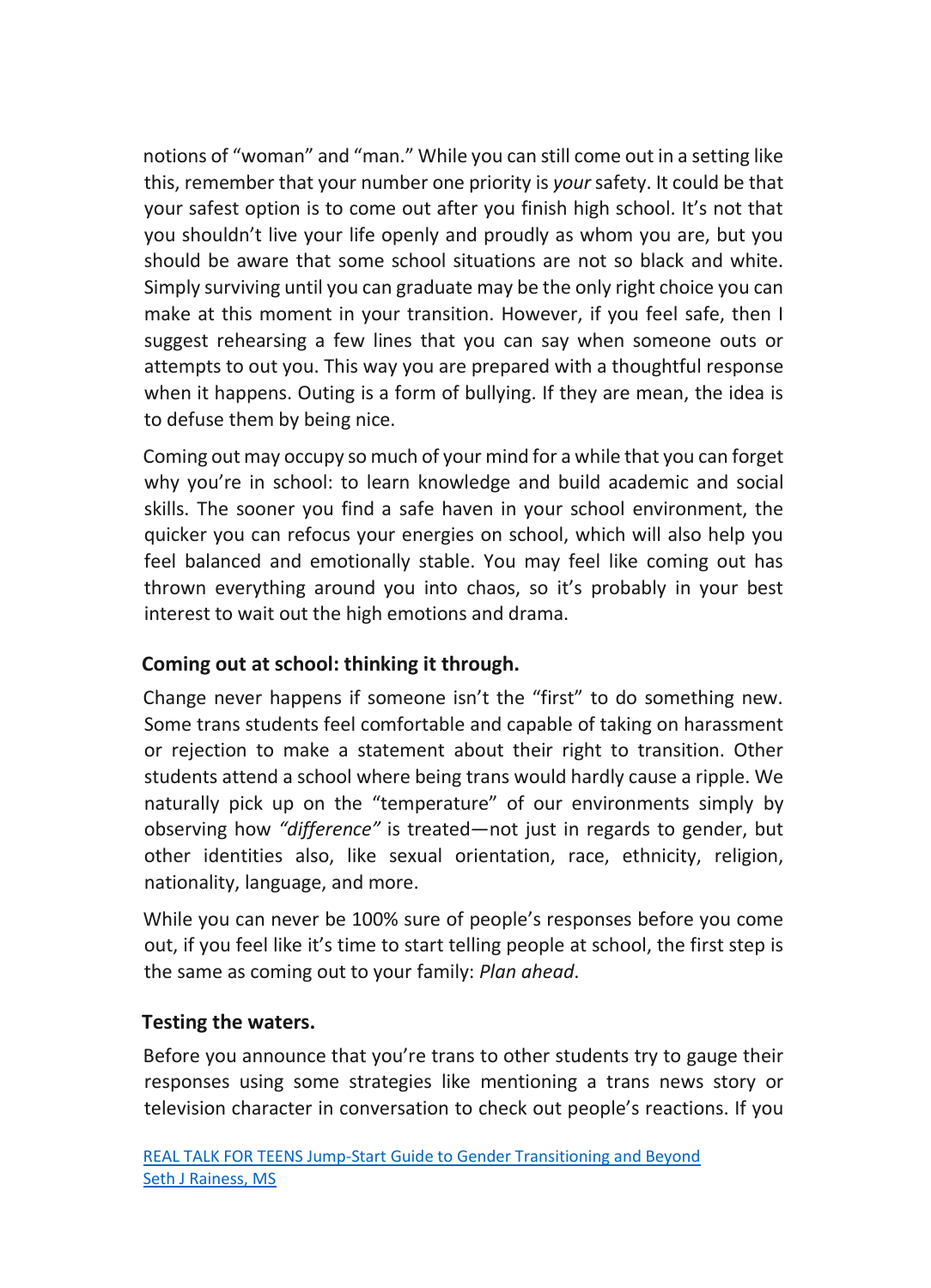don't want to jump immediately into discussing trans people, you can try bringing up gay, lesbian, or bisexual celebrities or stories. Keep in mind, though, that people sometimes respond differently to differences in sexuality than they do to gender. As marriage equality is now legal across the US and gays and lesbians are becoming more in the mainstream, society is becoming increasingly acceptable of LGB people. But, in some of these same spaces, transphobia may still be acceptable because trans people haven't made the same gains as the lesbian and gay movement. So take your time when testing the social atmosphere for trans acceptance.

#### **Finding your allies.**

Have you felt comfortable talking with a particular guidance counselor, teacher, or coach and felt that they might be open to you? Maybe your school has a Gay/ Straight Alliance that can provide you with built-in peers and teachers who will support you. Make a list of your allies ahead of time. Remember, as we discussed in Chapter 2, first come out to people who you are more certain will react with support so you can get some practice and build allies.

# **Bracing yourself for potentially negative reactions.**

Fear and discomfort with gender diversity is so pervasive in our society that it's almost inevitable that at least *one* person in your school will express disbelief, anger, or even disgust when you come out as trans. Ideally, they're in the minority and you have your allies to back you up and reinforce the idea that transition is just a part of life. Perhaps you've tested the waters and have gotten the sense that a negative response will be strong, but you've still decided it's worth it to feel liberated.



This is the point where you imagine "worst case scenarios," and ask yourself what you'd do in such situations. What if you were teased in the hall? Threatened with violence? Mis-gendered by teachers and classmates who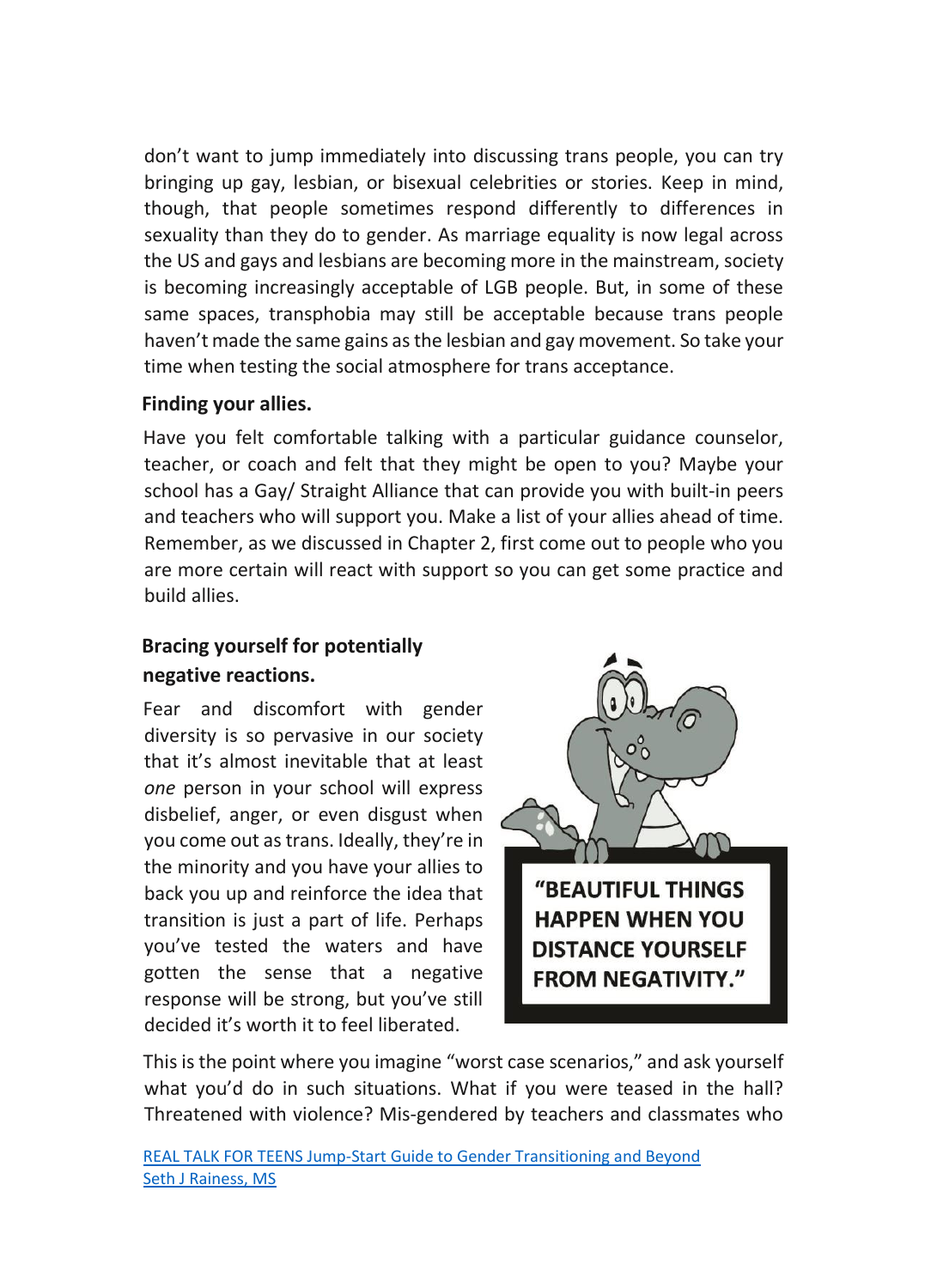ignored your requests for correct pronouns? You must be prepared for these situations, so that you can have a strategic response. If things like this happen, is there an administrator who can help you deal with it? Or is it best for you to take your worries to a parent, family member, friend or other trusted adult who can advocate for you?

Let's talk through some of the safe people and spaces that could provide you with shelter.

# **Coming out to a friend.**

Friends are often the first people trans teens come out to. Sometimes, our peers understand us in ways that parents and teachers don't, so it makes sense that you think they might have the best reaction. If you come out to a friend first and the experience goes well, you'll have some practice and support for when you come out to your parents, classmates, or teachers.

Of course, friends can have all sorts of responses—some may be supportive and others might feel confused or upset. They may wonder why you didn't tell them sooner, or feel like they hardly know you anymore. Friendships often hold some of our most intense emotions, and you could encounter some unexpected turbulence. Just like with coming out to your parents, it's worth taking a little time to think through how you'll come out to your friends. Here are some tips to keep in mind:

- *Pick a friend who is most likely to respect you by not talking about you behind your back.*
- *Have a back-up plan if things go poorly: a parent, sibling, or trusted adult who you can turn to for advice and support.*
- *Know that friends, like parents, take time to process news. You still have to be patient with them.*
- *Expect your friendship to change—often for the better (you become closer) or possibly for the worse (you grow distant).*

The funny thing about friends is whenever you tell them something new about yourself, sometimes they receive it as a personal reference on themselves, wondering, "*What does this mean about ME?"* It's something we all naturally do— you and I have done this too—because peers, in some sense, are our "mirrors." We observe their actions, new outfits or looks they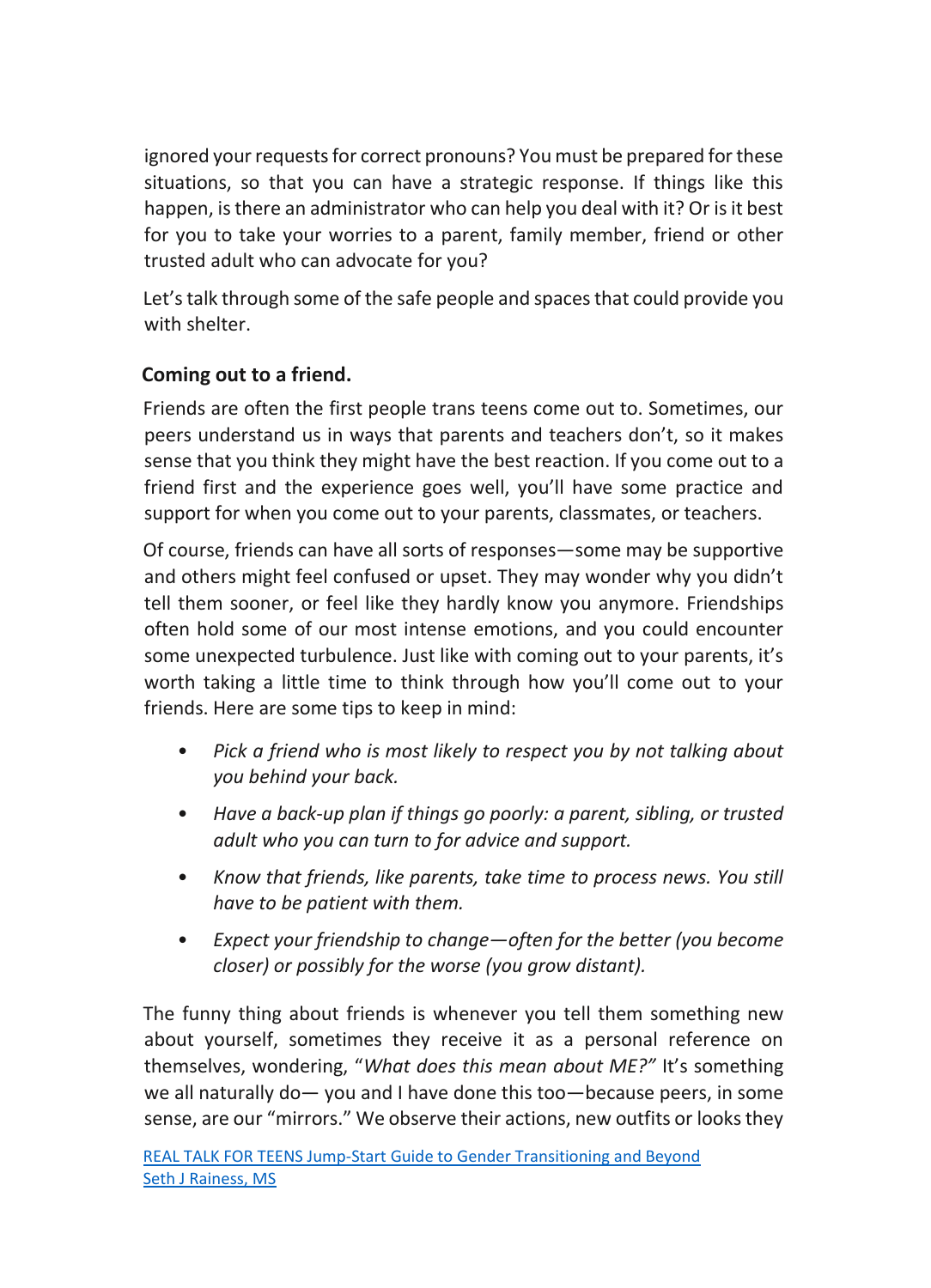try on, and their mistakes and successes as a way of learning about ourselves.

Knowing this can help you understand explain some of your friend's responses. One of their first thoughts may be, "*What does this mean about MY gender?"* Perhaps they've never thought deeply before about how society forces gender roles on us or they've never considered the reality that not everyone identifies with the sex they were assigned at birth. When you come out as trans, they may not understand what that means. That doesn't change the fact that your gender is *real*, but it does mean that friends might pull away because they may not understand at first and need time to think more. They might initially deny or refuse to accept your new reality, or they might probe with a ton of curious questions.

It's important to recall here, the invasive questions we discussed in Chapter 3. Even if they're your friend, you still don't have to give in to their pressured to talk about your body or identity in ways that make you feel uncomfortable. Friends should respect your privacy.

The second thing a friend may wonder after you come out is, "*What does this mean about our friendship?"* Since figuring out you're trans has, in some sense, meant not sharing your "whole" self with others, sometimes friends interpret this as, "You were keeping a secret from me." The reality, of course, is that you needed time to figure out exactly what you wanted to say before you started talking about it, but that doesn't keep close friends from feeling hurt sometimes. That's something, that they need to work through on their own—you don't "owe" it to them to share everything about yourself before you're ready, and it's not your responsibility to process their feelings for them.

Sometimes friendships can't withstand these issues, and they fall apart—but that's an extreme case. If some friends can't handle your trans identity, as hard as it may seem, you will have to move on from those friendships and make new ones. Most often, friends just need time to adjust to the new parameters of your friendship. They need time to adjust to your new name and pronouns. Even if they're upset at first, most friends appreciate when we are honest with them. Friends feel honored when we call upon them for support in facing parents, teachers, or school bullies. Friends generally stick by us because that's how real friendships work.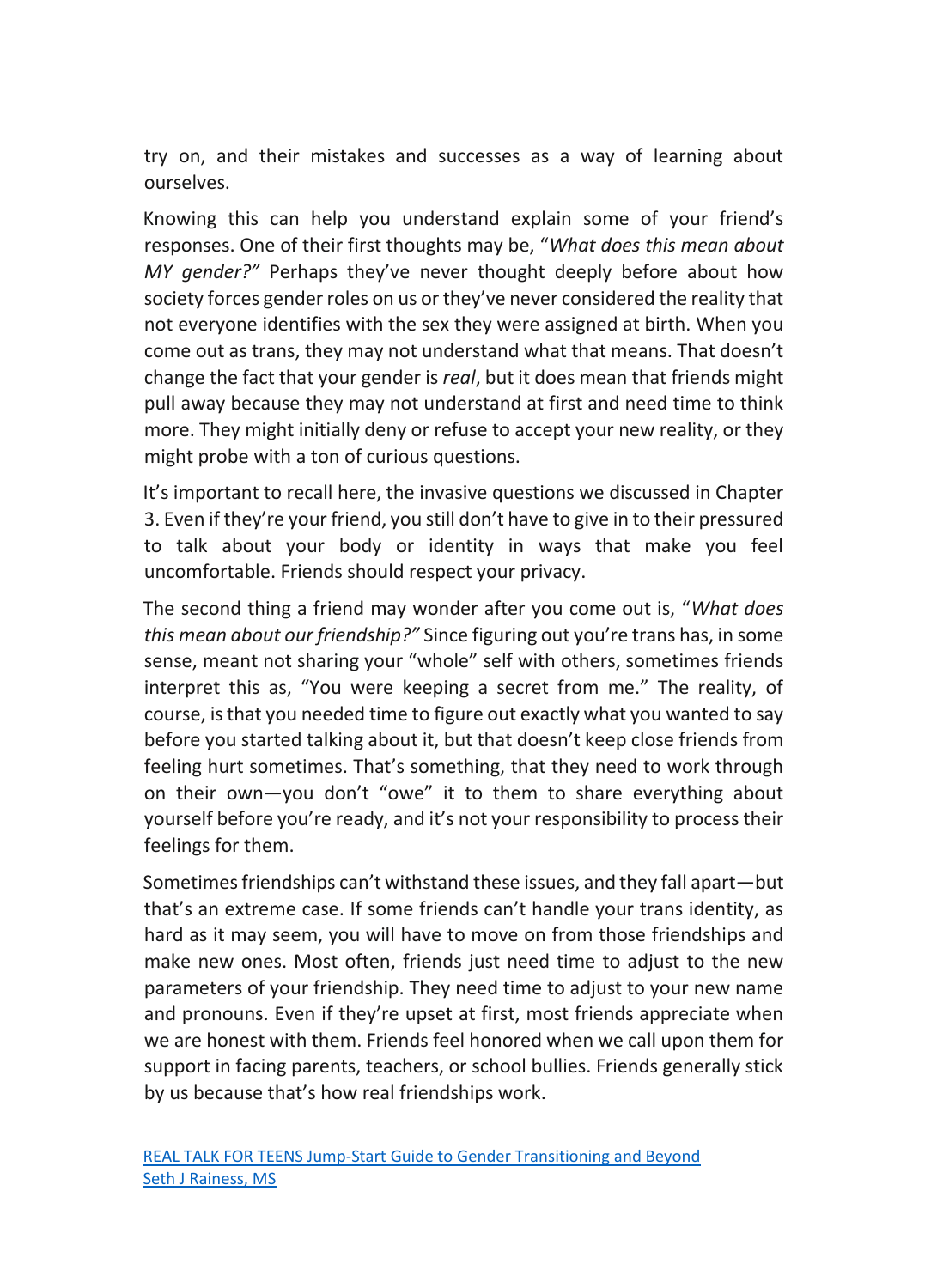#### **Coming out to a teacher or counselor.**

Adults at school hold a special place in our lives: They're not parents, yet they're responsible for elements of our safety and well-being. Most students have at least one teacher or guidance counselor with whom they've bonded, and experience feelings of caring and trust. They're primed to be our advocates or "go-betweens" when it comes to parents or school

administrators. As a general rule, teachers work in the field of education because they care about young people and want you to be healthy and safe.

Keep in mind that teachers are humans, though. They can have a range of reactions. At the risk of sounding like a broken record, I'll reiterate again: Plan ahead for unexpected or negative responses. The great thing about teachers is they can be a safe, parent-like adult for you, but because of their role in your life, they're less likely to react as strongly as your parents might. They are a safe way to "practice" coming out to other adults, and they can be your support as you come out in more difficult spaces.

Teachers are also employees of the school, which means that they face pressures from administrators to enforce school standards. If a school's environment and leadership is transphobic, even supportive teachers may feel they cannot vocalize their support of your transition. They may let you know in a more subtle



way however, by allowing you to sit after school in their room (providing a "safe space"), being proactive about squashing any gender-based teasing they hear, or steering you towards other adults who are more able to help you. Look for a "Safe Space" sticker from GLSEN<sup>1</sup> that supportive adults often post on their classroom door.

If your school has a Gay/Straight Alliance, it's worth seeing if you can talk to that teacher. They've made it known publicly to the school body that they're

<sup>1</sup> http://www.glsen.org/

 $\overline{a}$ 

[REAL TALK FOR TEENS Jump-Start Guide to Gender Transitioning and Beyond](http://bit.ly/20XZNvu) [Seth J Rainess, MS](http://bit.ly/20XZNvu)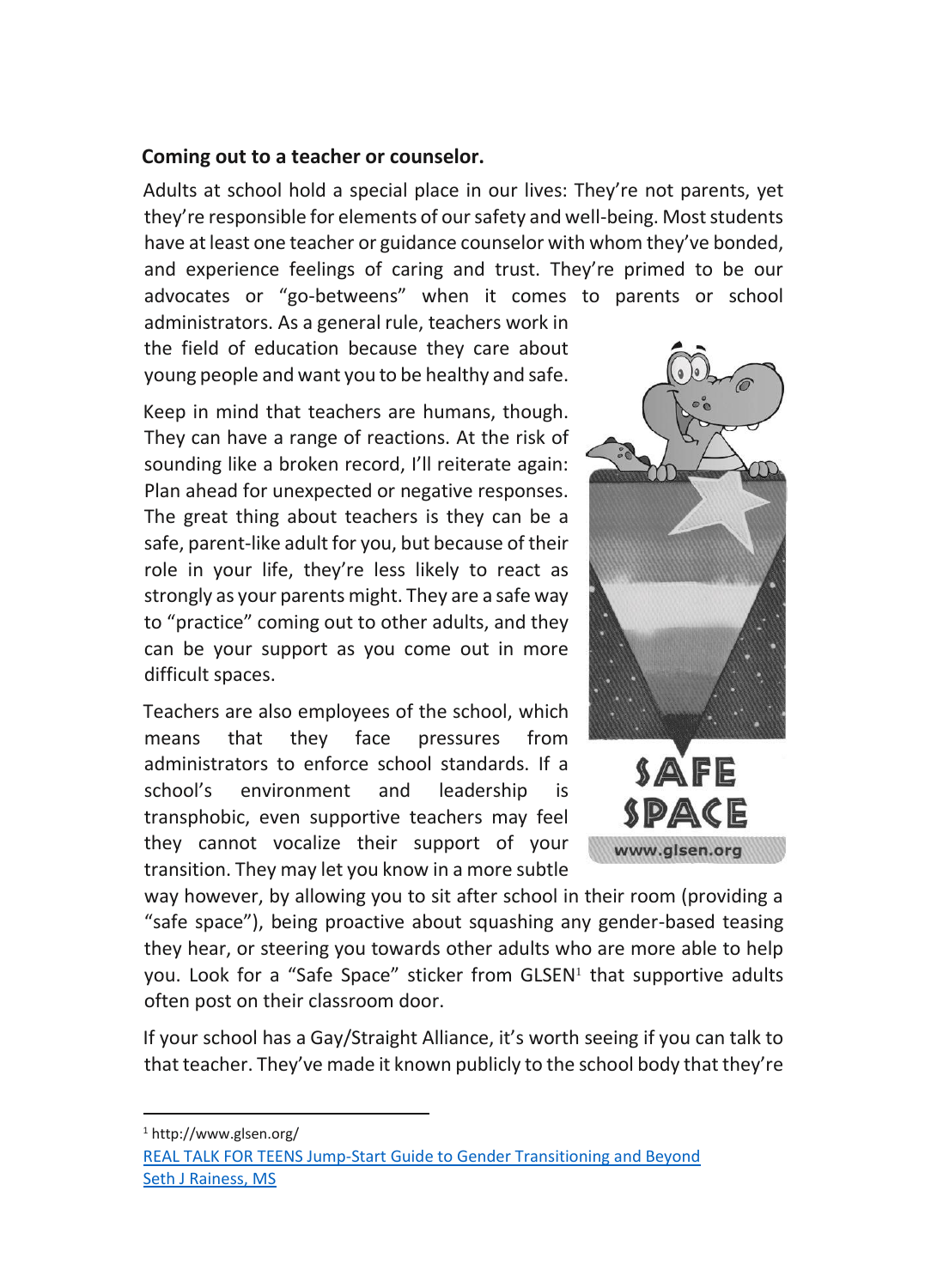comfortable with LGBTQI students, so they may be the best adults to support you. Guidance counselors are hired specifically to talk with teens about challenges or changes in their lives. Again, you may want to "test the waters" by bringing up a trans topic with them before you say, "I'm trans," since some counselors are transphobic. If a counselor feels safe to you, they may help you work through difficult emotions better than a friend. Many counselors are required to keep your conversation "confidential," meaning they can't tell anyone about it, unless you're at risk for harming yourself or someone else.

# **Beyond your safe space: coming out to classmates.**

Coming out to everyone at your school about your trans identity may feel daunting. School can be hard enough with social groups and popularity contests, homework deadlines, and the extracurricular responsibilities of clubs or sports. Throw puberty and hormones into the mix, and people's moods and actions seem all but impossible to predict. Yet, it can feel downright *necessary* to be out at school—hearing the wrong pronouns and name day-in and day-out can often weigh on you over time. So, coming out regardless of people's responses, may feel liberating.

Sometimes, we can come out to classmates in one big move: At a school assembly for a Diversity Day, in a school newspaper, or even on the school "news" program or Facebook. But more often, people come out to classmates on an individual basis by word-of-mouth.

Once the cat's out of the bag, it may feel like a thousand eyes are on you.

Being out can be energizing. You're feeling whole, authentic, and proud, and you're making life *a little easier* for other trans students coming up behind you. If your friends have your back, it probably feels like you can take anything that comes your way—even teasing or ignorance. You'll quickly realize that at some point however that you're going to meet some haters who just can't wrap their mind around your transition.

# **School bathrooms, sports, and locker rooms.**

As part of transitioning in school, you (and possibly your parents) will have a conversation to discuss which bathroom to use. You should be aware of the fact that you *can* use the bathroom that aligns with your gender identity. Whether the teacher's bathroom or nurse's bathroom is available, you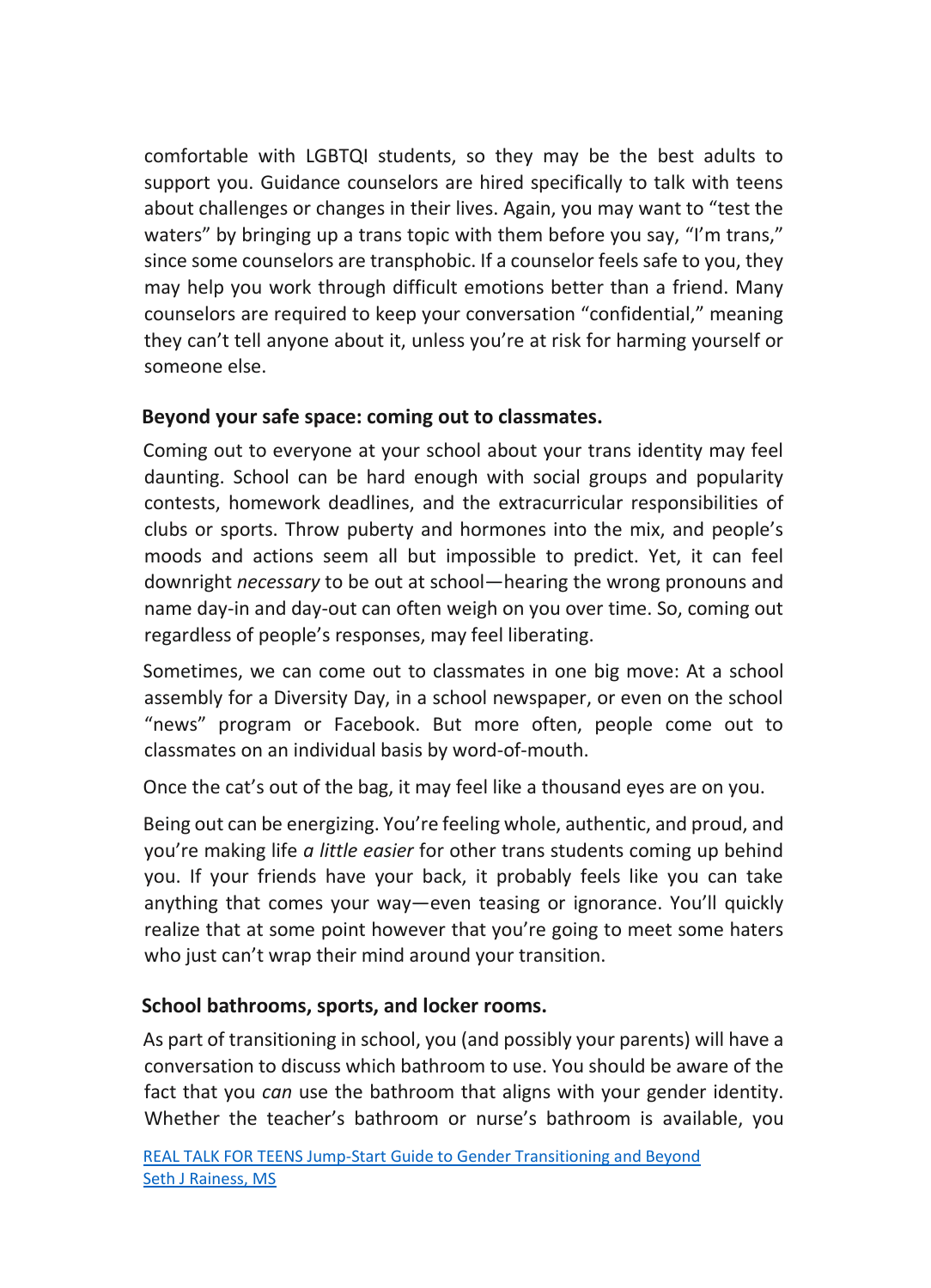should only use those bathrooms if it is *your* choice. It is possible that you may hear other things such as, safety, or the parent of another student feels that your choice is inappropriate. The reality though is that, these issues have nothing to do with you. Nor are they your responsibility; they are for the school administrators to handle. They have nothing to do with you. TITLE IX<sup>2</sup> protects your right to use the locker room and sports team of your choice. It may be a matter of getting the school on board (and possibly educated). Something to remember: It is always good to have an ally (friend) who can go with you into the locker room for emotional support. Knowing that your friend is with you, adds to your inner strength and ability to cross that barrier for the first time.

#### **Facing your haters.**

 $\overline{a}$ 

When people are uncomfortable or confused, sometimes they lash out at the source—in this case, you! This might come in the form of shouting insults in the hallway, intimidating you online, making jokes about LGBTQI people, trying to shame you in front of others, taking or damaging your belongings, or even trying to shove or hit you. Often, this stuff is done behind closed doors



and away from those who would usually intervene.

One of the most important things to keep in mind, too, is that whoever or whatever is harassing you, it won't go on forever. It's only temporary and there are solutions. When you're in the midst of being badgered, it can feel like the situation will continue forever. The reason for this is because we mistake the *intensity* of our feelings for the *reality* of the situation and forget that it will change eventually. Put a different way, sometimes our feelings of

<sup>2</sup> TITLE IX https://www.aclu.org/blog/victory-title-ix-protects-transgender-students http://www.justice.gov/crt/about/cor/coord/titleix.php

http://www2.ed.gov/about/offices/list/ocr/docs/qa-201404-title-ix.pdf

If the school receives any federal money—almost every school does—they must abide by the rules of TITLE IX!

[REAL TALK FOR TEENS Jump-Start Guide to Gender Transitioning and Beyond](http://bit.ly/20XZNvu) [Seth J Rainess, MS](http://bit.ly/20XZNvu)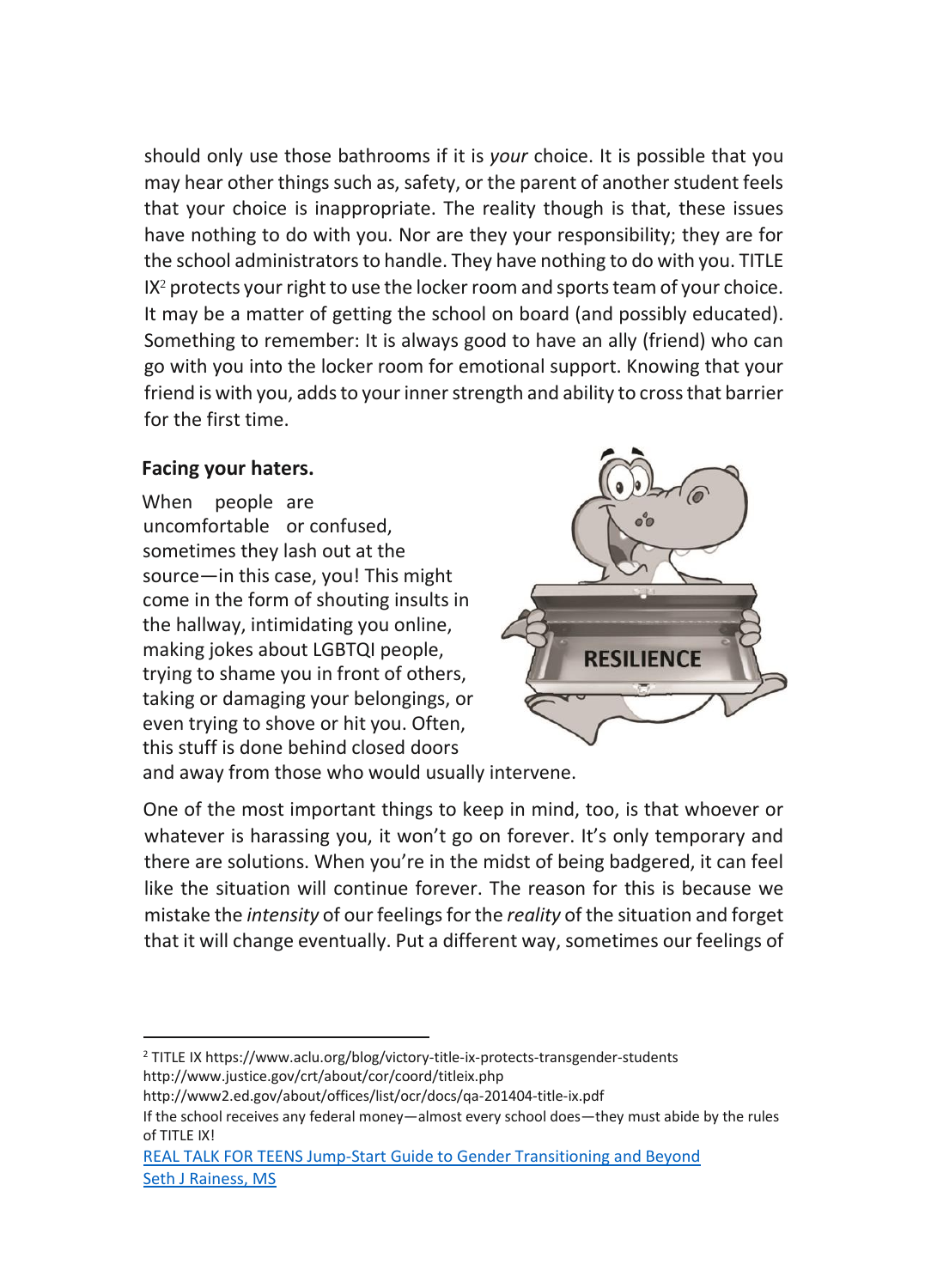hurt, fear, anger, and sadness can be so overwhelming in the moment that we forget to think rationally that:

- *I'm not going to be at this school forever*;
- *I'm going to graduate one day and get away from here*;
- *They are not the only teachers/students. I can make friends with others.*

Obviously, these things are true, but you can forget them when you're in the throes of hardship. So remember that when you're feeling down in the dumps, it's not forever. You're destined for something bigger and better.

So, what's a trans teen like you to do? Let's do some thinking. From experience, I've found it's best to try to assess what's behind these situations. Here are some things to consider:

#### **You're not alone.**

Many trans people who came before you have been in your shoes and walked a similar path, some of whom you have probably read about: Jazz Jennings, Laverne Cox, and Chaz Bono, for example. Even at this moment, there are a growing number of trans teens in your *exact same position*. It's comforting to know that you aren't the only one going through this experience, and it could be helpful for you to try to find some of those other teens to talk to. It's also helpful to find stories of trans adults who have successfully navigated their teen years, and have come out happy and strong on the other side.

# **"An eye for an eye leaves the whole world blind."<sup>3</sup>**

Hitting back at those who've hit you may seem like the most logical step. Someone calls you a name? You call them a worse one. Someone makes a joke about your clothes? You tease them in front of all their friends. Someone trips you when you're walking down the hallway? You push them into a wall the next time you see them.

Reacting to anger with anger or violence is not the proper solution and the consequences are almost always bad. Immediately tell a trusted adult if someone harasses, intimidates, or bullies you. Being mean to or angry with

 $\overline{a}$ <sup>3</sup> M.K. Gandhi.

[REAL TALK FOR TEENS Jump-Start Guide to Gender Transitioning and Beyond](http://bit.ly/20XZNvu) [Seth J Rainess, MS](http://bit.ly/20XZNvu)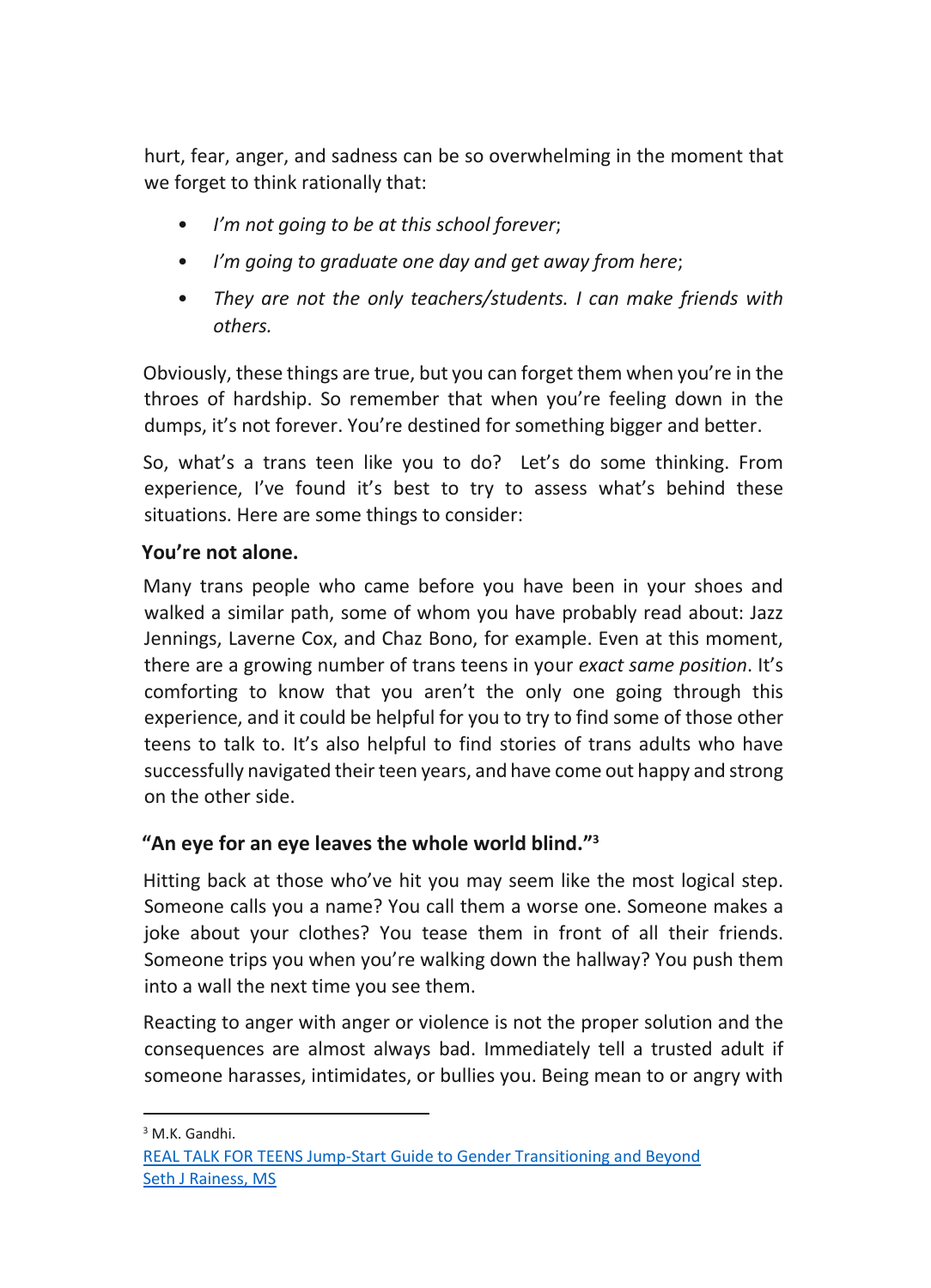other people only leaves you feeling bad inside. It can even make us into bullies when we encounter more vulnerable people in other spaces. Your primary value is to help promote acceptance of people's differences and violence only undermines that.

#### **Compassion can make a world of difference.**



One of the best ways to deal with attackers is to try to understand *why* they feel the need to hurt others. Bullies often target people who they see as *"different"* or vulnerable because they themselves feel small inside. This could be because they've been hurt by others at some point in their lives or because they've inherited a small worldview from their families that doesn't encompass gender diversity. When they're afraid, they look for someone else to hurt as a temporary fix, and they may see you as an easy target or victim because you're so visibly

different. This doesn't condone their actions *at all*, but it does give you some insight on their behavior, and helps you realize: *There's nothing wrong with you, because the bullying is really about them*. They are trying to show their power over you. This is the time to show the power of your own alligator skin and how you won't be pulled down to their level, even though it seems difficult at first. Each day you resist giving in, you grow stronger.

#### **Taking action.**

Having compassion for and not reacting to bullies *doesn't* mean that you shouldn't fight back or protect yourself. You're not a doormat. But understanding the psychology of bullying makes it clearer that the best way to fight is not with your fists or nasty words. Using your maturity and reason instead, you can walk away from situations calmly, rather than escalate them. Here's how:

# **Take a deep breath.**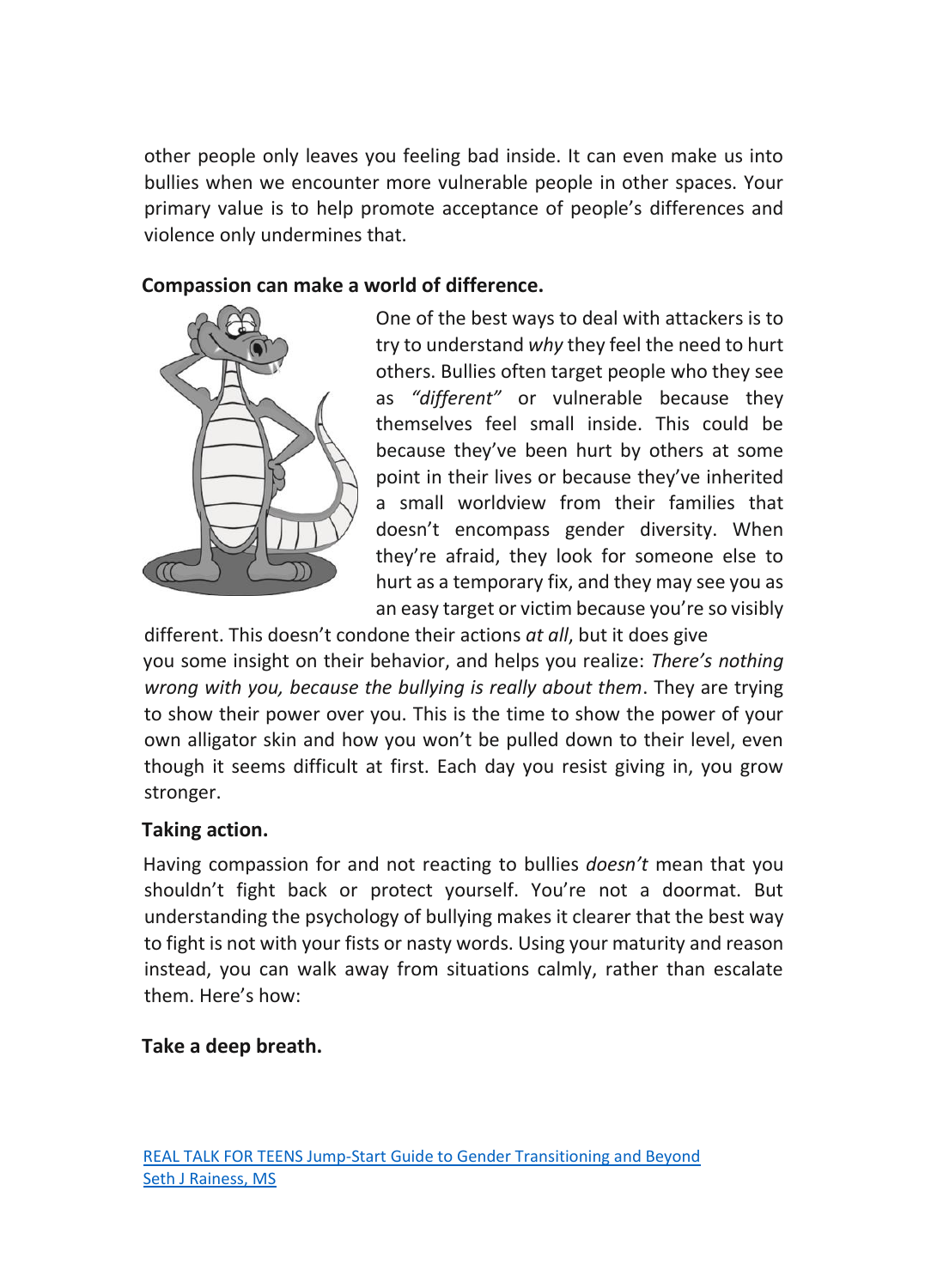Just like we discussed in Chapter 2 about talking with your parents, avoiding conflict with classmates or other bullies is best done from a clear-headed mental place. This means pressing the *"pause"* button the moment you hear an insult or joke so that you can *respond from a place of strength rather than react from a place of anger or fear*. Humans are built with a **"fight or flight"** instinct that kicks in whenever we're threatened. Your initial **"fight"** impulse may be to



lash back—but that's an ineffective way to deal with bullies.

#### **Defuse the bomb.**

A heated exchange with a bully is a recipe for explosion. If you stay chill and quiet, their rage has no fuel to grow on. If a bully yells, don't yell back. Just keep talking in a normal tone. I call this *"defusing the bomb."* If you think about bomb squads on television shows, how do they act? *Calm and collected*. They're in control of themselves. That's exactly how you should act around a loud, angry, or violent situation. If you don't yell or hit back, their actions are less likely to escalate and turn into something more.

# **Assert your right to be yourself.**

You and I both know there's nothing wrong with being trans. Let the bullies know—then let it go. *Their ignorance is their problem to solve, not yours*. You don't owe it to anyone to be their educator. You're just here to live your life and let others live theirs. You can stand up for yourself by letting them know, while keeping your emotions in check, that you're still going to be yourself and they should just find someone else to go bother.



#### **Walk away.**

[REAL TALK FOR TEENS Jump-Start Guide to Gender Transitioning and Beyond](http://bit.ly/20XZNvu) [Seth J Rainess, MS](http://bit.ly/20XZNvu)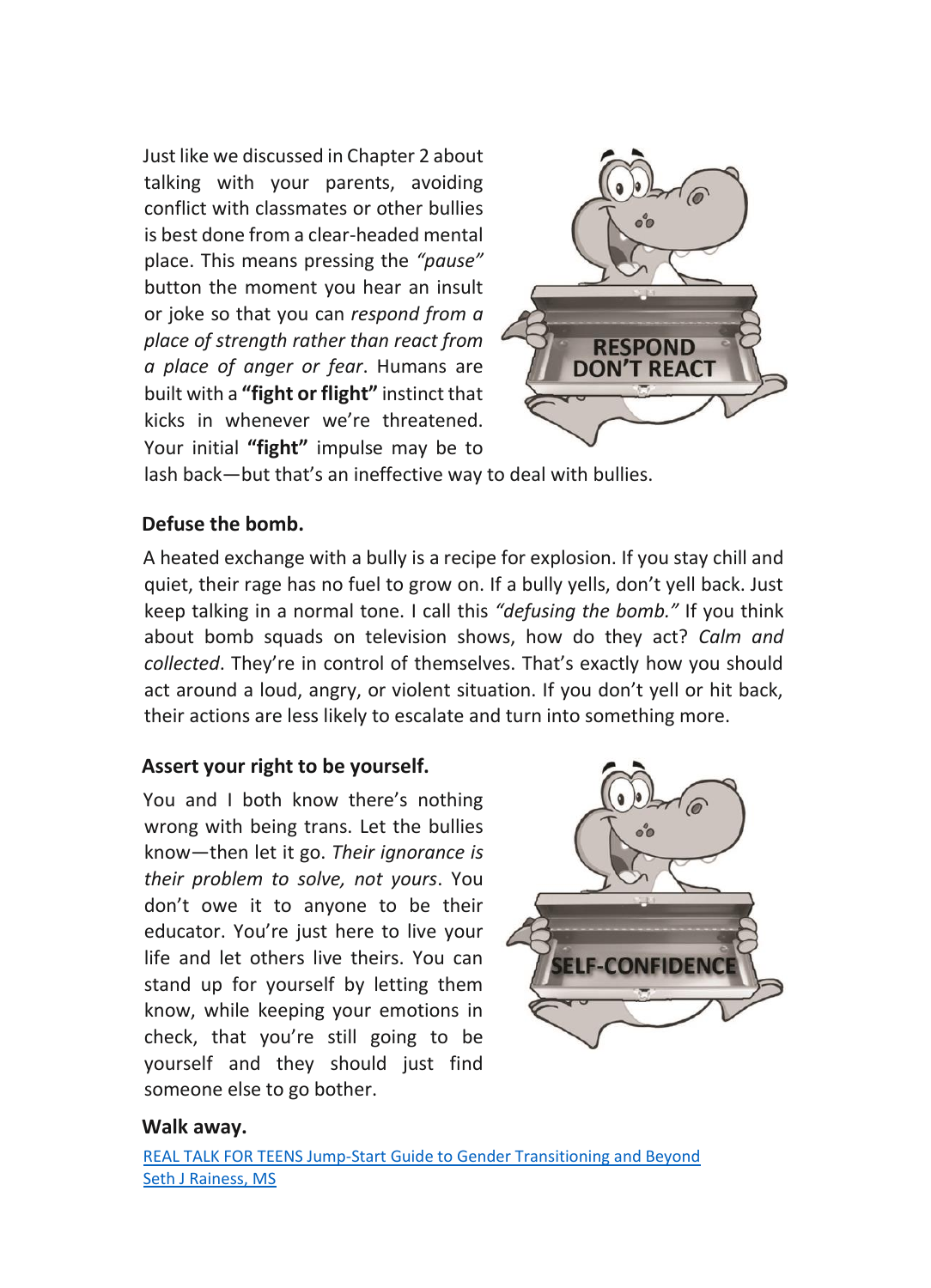The minute you sense someone else escalating the situation, this should be a sign for you to walk away. This can feel hard at first. If you don't snap and react to a bully's put-down, it may seem like you're letting them "get away with it." It might even feel like you're saying: *It's okay to pick on trans people*. That's not really what you're doing. Rather, you're telling them several things:

- *What you have to say doesn't matter*.
- *I will not be your victim.*
- *I value my time and myself more than your insults.*
- •

Whether bullies interpret it this way or not, they're less likely to attack you again if they know they can't get a "rise" out of you or win. Further, our hearts hear the message even when the bullies don't and our confidence and feelings of self-worth are bolstered whenever we take an action that says, "*I'm better than this*."

# **Talk to an ally.**

Bullying can be emotionally exhausting too. Even when we get good at standing up for ourselves, it's tiring to know that we have to keep doing this. One way to counter feelings of fatigue and frustration, especially if bullying continues or new bullies arise, is to find someone to talk to. Sharing our struggles with a trusted ally can boost our energy to keep forging ahead. If your friends are aware of what's going on, they may even stand by your side the next time your attacker comes around. Bullies most often feel powerful when you're alone and isolated from friends. Having a group of friends around strengthens you.

# **Consider getting school teachers and administrators involved.**

Sometimes, the best way to deal with a situation is to get teachers, counselors, or administrators involved. This is up to you. Most of us can sense when a situation is something we can handle. If you're at the point where you are wondering, "*Is this bullying*?*"*, the answer is: *Yes*. Trust your gut. Taking more formal action against your attackers is not a sign of "weakness," "tattle-tailing," or "copping out." Rather, it's claiming that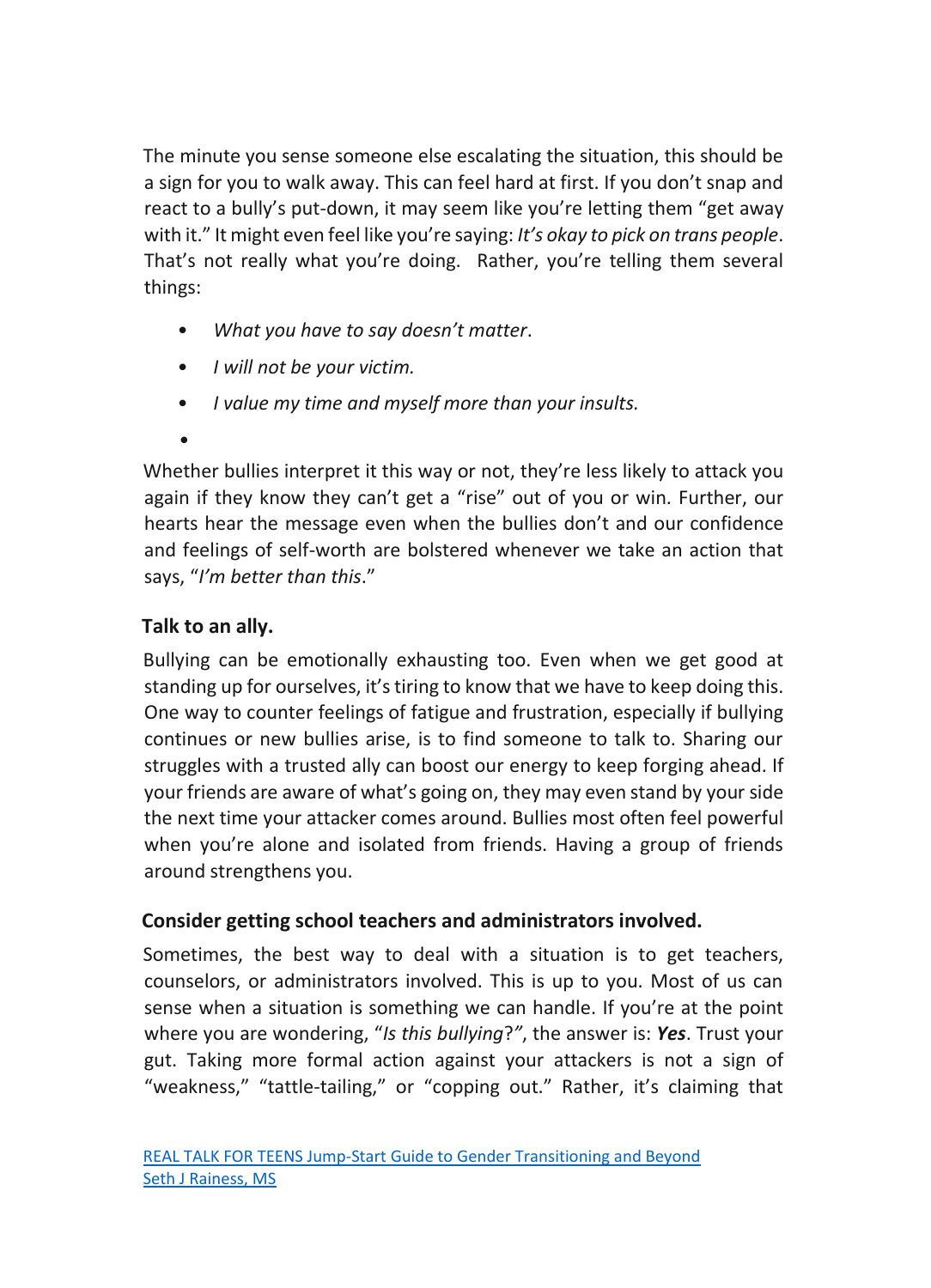you're a valuable person whose freedom and life matter and are worth protecting.

Most schools have policies against bullying and harassment, and some have proactive programs for making the school a "Safe Space." You may find information in your school handbook about how to find these safe spaces and deal with bullying. If you do not have a school handbook, or need help finding information, ask a parent, an outside adult, or a friend to go with you to you talk to an administrator about what's been going on. Be sure to keep notes of when, where, and how the bullying happened, so that you'll be better prepared to make your "case."

Sometimes, a school administration is unaccepting or resistant to trans people and our rights. If you've complained about bullying, and the school isn't taking action, this is the time to consider going above them to file a formal complaint. If you feel comfortable, you can approach your school district's superintendent. Set up a meeting to talk about the bullying, how you've asked your school to address it, and how long it's continued. Make sure you bring a list of the teachers and administrators who've neglected to help you. School districts are scrutinized by your state government and the media too sometimes, so some school administrations are proactive about defusing bullying situations before they get worse.

#### **Internet/social media.**

When it comes to Facebook, Instagram, Tumblr and any other media hot spot, you need to remember one of your tools that we talked about earlier. Like most things in life, you have a choice. The choice in this situation is to ignore what they say. If the comment is on Facebook then block, unfollow or unfriend them. Do not become their victim. Unless you have mistreated someone their opinion of you should not matter. One of the things you can say to yourself when



[REAL TALK FOR TEENS Jump-Start Guide to Gender Transitioning and Beyond](http://bit.ly/20XZNvu) [Seth J Rainess, MS](http://bit.ly/20XZNvu) someone is not nice, or they are being opinionated about you is, "your opinion of me is none of my business" (Richard Flint lecture). Take anyone of your favorite musicians or actors. If you listen to any of them talk about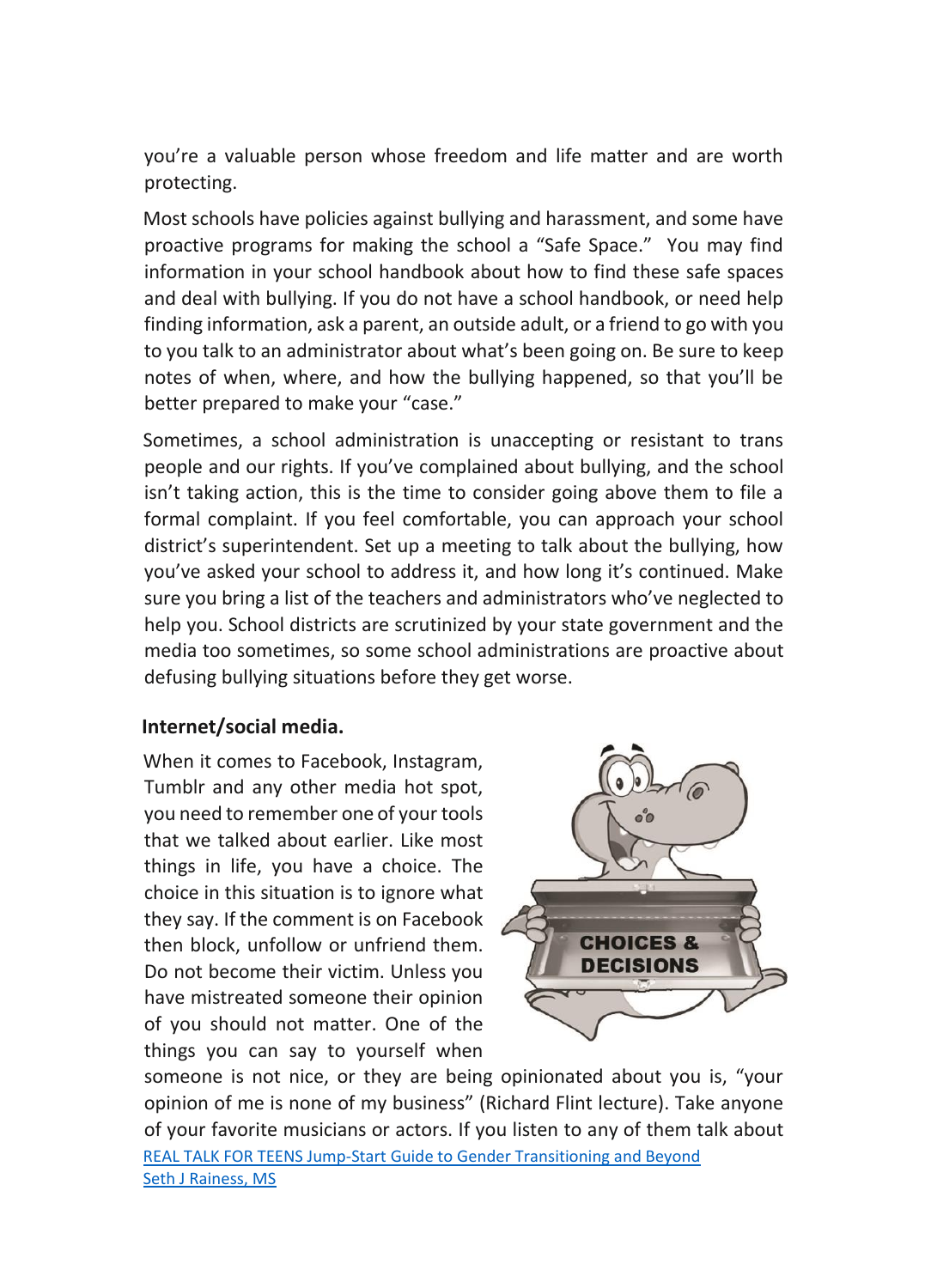social media, they are well aware that there are many nasty and horrible comments made about them. They will also tell you that they don't waste time reading those comments and neither should you! So, consider following their example because you can't control other people's behavior. You can only control your own.

# **Whatever you do, stay in school!**

No matter how difficult things may feel at times, don't drop out! It may seem like the easiest way to relieve pressure from your life when other problems are popping up, but your education isn't the thing to sacrifice to feel relief. If you're stressed out, look elsewhere for solutions. Keep walking away from those bullies, invest less time with people who aren't supportive, and/or get exercise. Try whatever works, that's not harmful to your health, to get you to the finish line.



I know it's hard to think years into the future, but one thing is certain: Your life *will be much harder without a diploma*. This is true for everyone, trans or not. Dropping out limits your job opportunities and makes it almost impossible to realize your dreams. Completing your transition is probably one of your dreams, but without a job, it is extremely difficult to transition fully. What is more, your life will likely be hampered more by a low paying job as opposed to one that lets you live the life you want. Don't let bullies take your future away from you.

It's a fact that facing constant hardship can affect one's ability to succeed in school. It can lead to sadness and depression, which can take away our

interest in school, sports or activities, even if we used to enjoy them. So check in with yourself right now.

• *Are you missing classes to avoid bullies or people's stares?* 

[REAL TALK FOR TEENS Jump-Start Guide to Gender Transitioning and Beyond](http://bit.ly/20XZNvu) [Seth J Rainess, MS](http://bit.ly/20XZNvu)